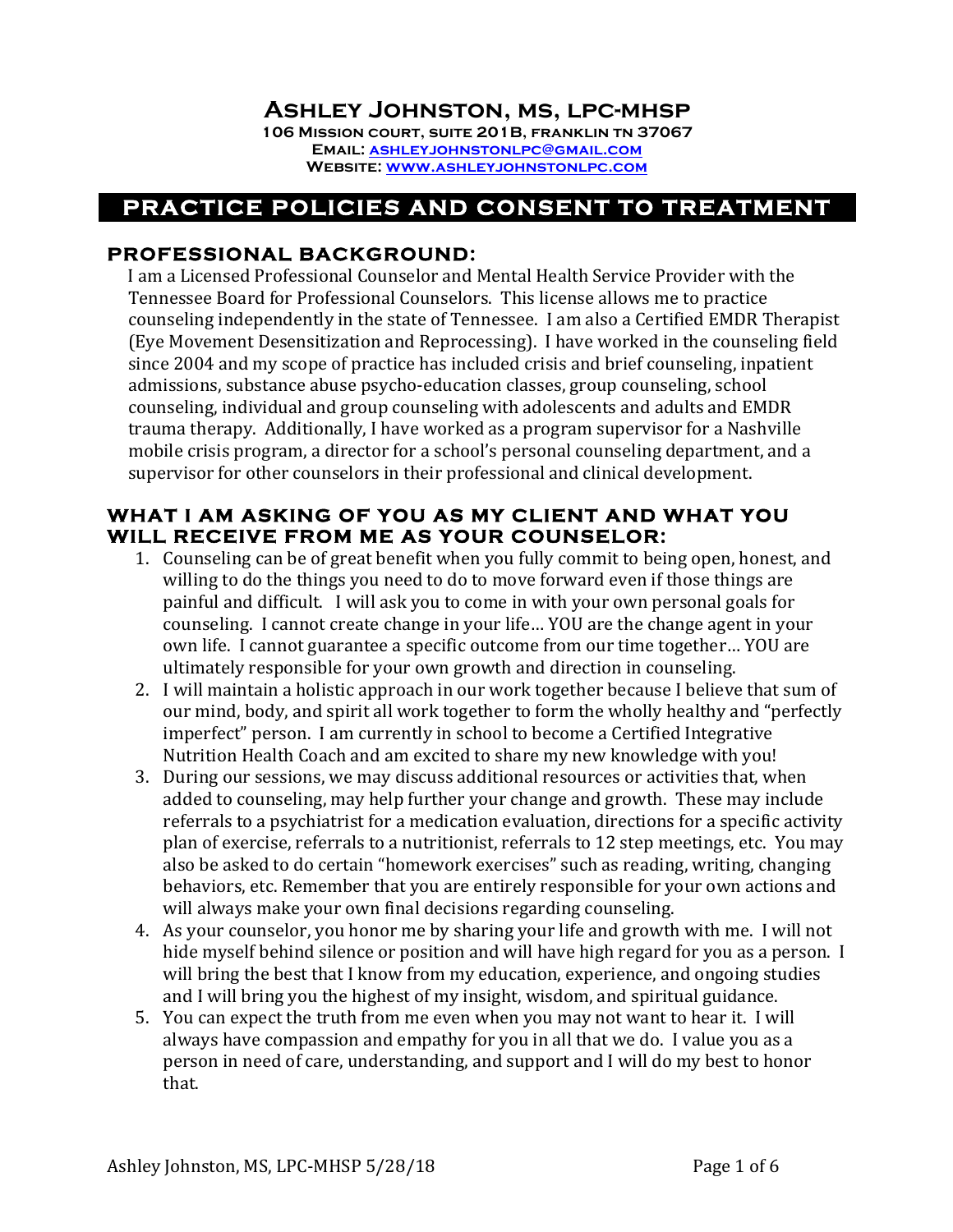### **OVERVIEW:**

Welcome and thank you for scheduling an appointment. This document contains important information about my professional services and business policies. It also contains summary information about the Health Insurance Portability and Accountability Act (HIPAA), a federal law that provides privacy protections and patient rights about the use and disclosure of your Protected Health Information (PHI) for the purposes of treatment, payment, and health care operations. Although these documents are long and sometimes complex, it is very important that you understand them. When you sign this document, it will also represent an agreement between us. We can discuss any questions you have when you sign them or at any time in the future. 

#### **CONFIDENTIALITY:**

Below is a description of confidentiality as it applies to discussions between us - mental health provider and client. The limits placed on the confidentiality of disclosures made to me by Tennessee State Law are also explained. Additional information is provided on my website (www.ashleyjohnstonlpc@gmail.com - read the document entitled, "Patient Notification of Privacy Rights"). This information is important, so please read it carefully.

Your identity as a client as well as the disclosures that you make during therapy are private and protected. This means that I will not reveal to others that you are my client, and will not share anything that you say during your treatment with anyone else. If you would ever like me to reveal your status as a client, or you would like me to share information with a third party, you will be asked to sign a release of information.

#### **For those under the age of 18:**

Be aware that if you are under the age of 18 the law provides your parents the right to examine your records and to be informed about your treatment. It is policy for you to be aware if I talk to or meet with your parents. If I believe there is a high risk that you may threaten the safety of yourself or someone else, your parents will be notified.

#### **Limits of Confidentiality**

There are certain situations that can arise in which disclosures you make to me cannot be kept private due to Tennessee State Law. They are as follows:

- 1. If you indicate that you are in serious and immediate risk of harming yourself or someone else. The most typical situation would be when the threat of suicide is such that I cannot be assured of your safety once you leave the session. It is important to note that this does not apply to talking about thoughts of harming yourself that you may be experiencing. Many people who are feeling discouraged and hopeless think about harming themselves, and it is very important to talk openly about this with me. Talking about suicide or other thoughts of self-harm would not automatically require me to breach confidentiality. However, in the event you intended to act on any thoughts to kill or harm yourself, I would be required to act to protect you even if that involved breaching confidentiality. If you reveal a serious intention to harm someone else, I would be required to take action to protect that person.
- 2. If you indicate that you are involved in the abuse of a child, minor, elderly adult, disabled person, or animal, I am required by law to report these activities to the appropriate office. I am also required to report cases of domestic abuse. Once filed, I am unable to safeguard the privacy of the information released.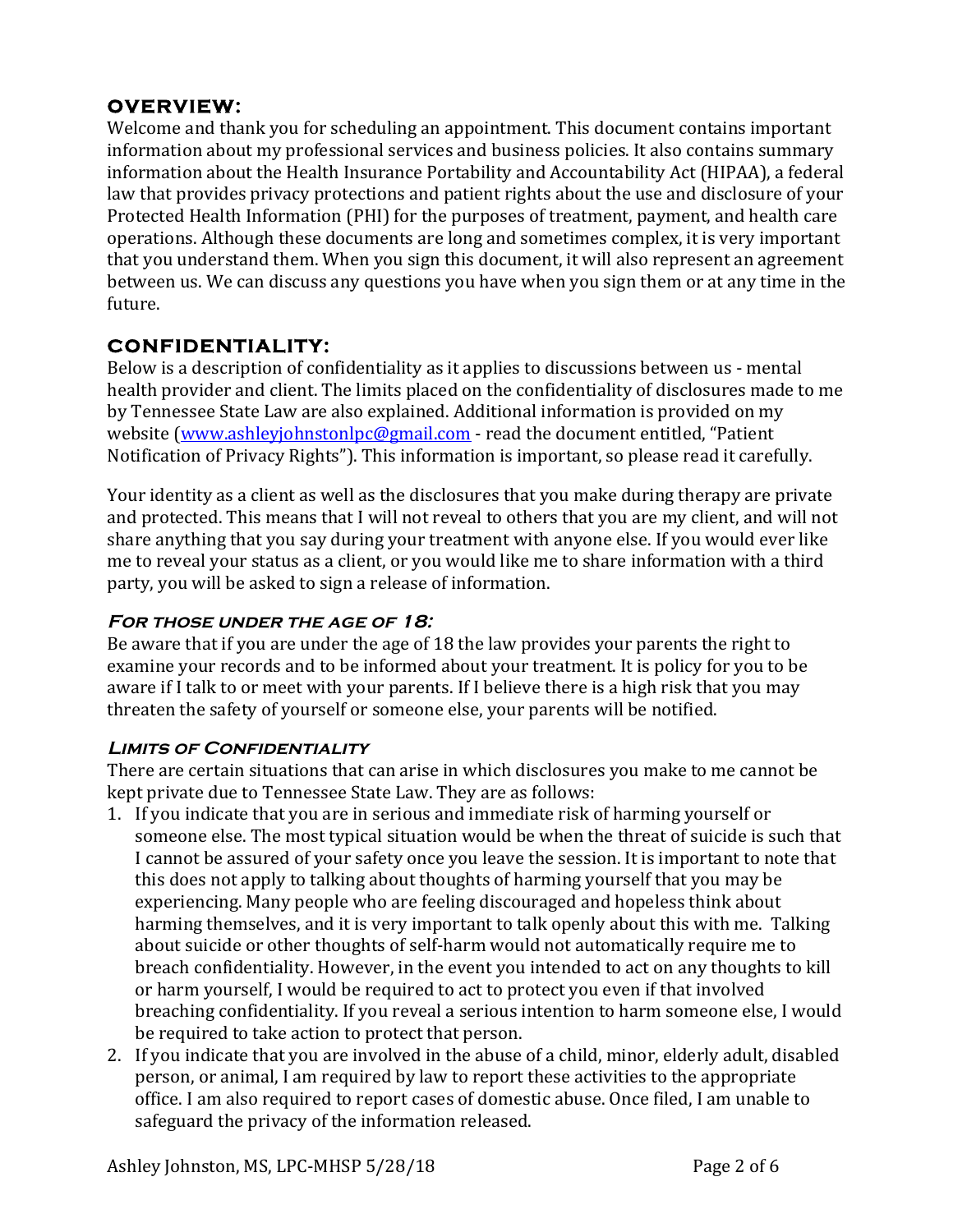- 3. In group therapy, the other members of the group are not therapists. They do not have the same ethics and laws that I have to work under. You cannot be certain that they will always keep what you say in the group confidential.
- 4. If you become involved in a court proceeding, the court may use the power of subpoena to gain access to information that you have shared with me. Although it is my policy to limit our involvement in legal proceedings as much as possible, under court order I may be required by law to provide written or verbal testimony to the court.
- 5. If a government agency is requesting information for health oversight activities, I may be required to provide it for them.
- 6. If you file a complaint against me, I may disclose relevant information regarding that client in order to defend myself.
- 7. If your fees are being reimbursed by an insurance or managed care company, you should know that such companies often ask that treatment information be shared with them as part of their review of services. Typically, these companies have their own policies and procedures for safeguarding your privacy. However, once I have released the required information to any such company, I can no longer assume responsibility for preventing the dissemination of the information that has been released.

Be assured that your right to confidentiality is VERY important to me. In the unlikely event that I must breach confidentiality, I will make every effort to use care and discretion while meeting legal and ethical obligations.

# **OFFICE HOURS AND CONTACTING ME:**

My office hours are by appointment Sunday thru Thursday, 12pm-7pm. If you need to contact me regarding an appointment, billing questions or for general needs please call during these hours. My office phone number is 615-715-6676 - please leave me a voicemail. You may also email me if you need to cancel/reschedule a session or if you have any billing questions or other general needs. I will make every attempt to call or email you back within 48 hours. 

**If you call me and the discussion becomes clinical in nature, I do bill for phone time, (\$35** per 15-minute increments). The same principle applies to any email exchanges **that you initiate and letters you request that I write on your behalf.** I estimate the cost based on the time I spend reading and responding to your emails and writing letters (\$35 per 15 minute increments). If we agree to talk via telephone between sessions, the same rate applies.

#### **EMERGENCIES:**

In the event of a life-threatening emergency or a situation that presents imminent risk or harm, please bypass calling me and (1) call 911 or the Crisis Line at 1-855-274-7471 or **(2)** go to the emergency room. Please remember that I will not be checking my phone or email outside my office hours.

# **PAYMENT INFORMATION:**

Therapy sessions are \$150 per clinical hour (a clinical hour = 50 minutes). Payment is expected at the time of service in the form of cash, check or credit card (Visa, Master Card, Discover, and American Express). For EMDR sessions, 80-minute sessions are recommended (1.5 clinical hours) and are \$200. Other services, including inpatient visits, depositions,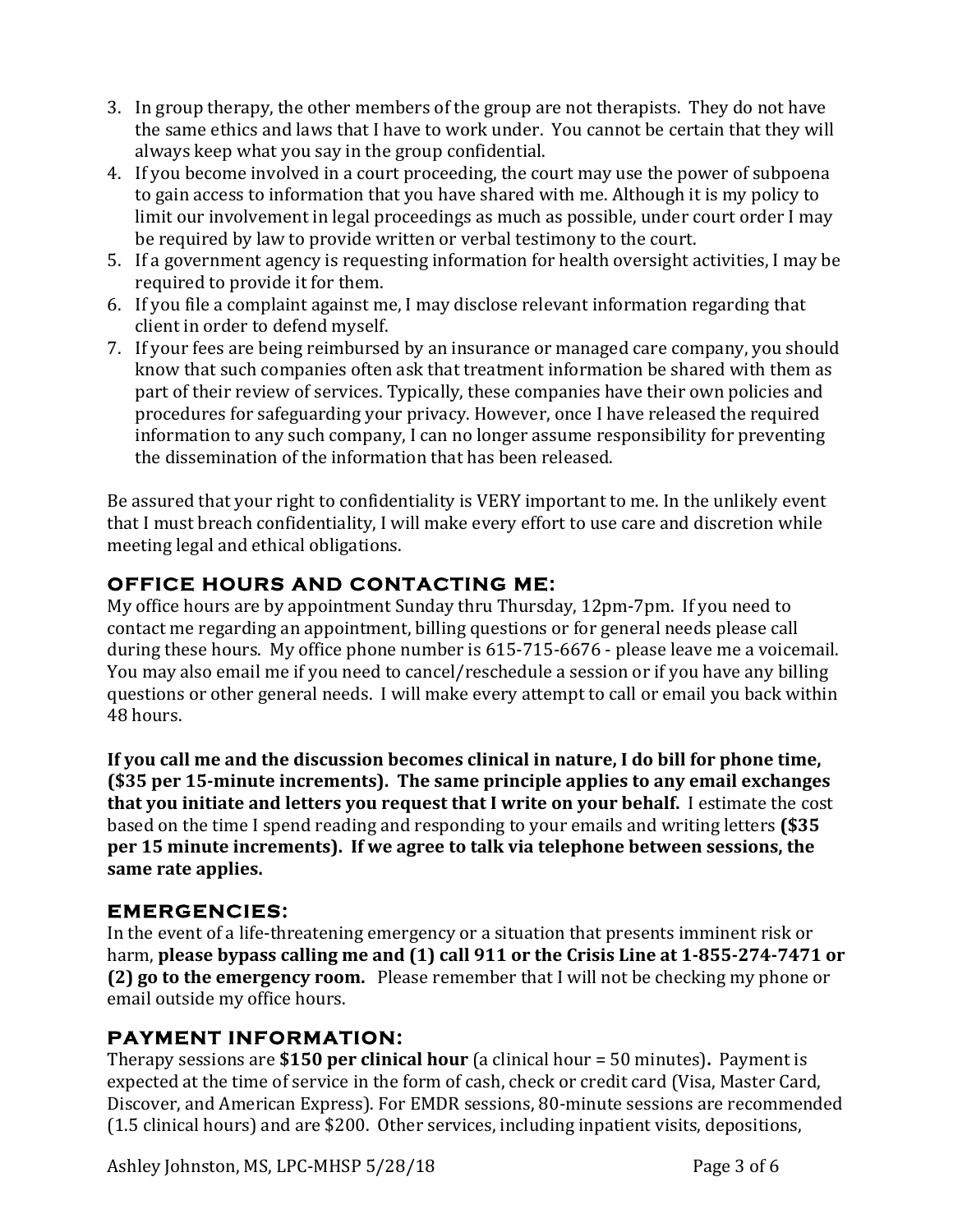mediation or other court-related services, are double the normal per-session fee. Any balances will be due upon receipt of the monthly statement. Accounts over 30 days are subject to a late fee. In the case of a bounced check, a \$25 fee will be charged.

I am considered an out of network provider with insurance. However, I can provide you with a receipt for you to file with your insurance company. If you are interested in using insurance you should carefully check how your plan handles out-of-network providers. People using insurance will pay the session fee directly to me and then submit their receipts to their insurance carrier for reimbursement. Many companies will reimburse for services provided by a counselor holding a license. One consideration when using insurance is that I will be required to give you or your child a formal diagnosis, which **will become part of your/their medical record.** Some people choose to pay out of pocket to avoid this information becoming part of their record.

To save an initial appointment time, credit card information will be required. In the event you do not come to your initial appointment and do not give at least 24 hours notice, the full appointment fee will be charged to your credit card. If you cannot come to your initial appointment, please call to cancel or reschedule as soon as possible. At the time of your appointment, you may choose another payment method if you do not wish your credit card to be charged.

### **CANCELLATIONS:**

Appointments are scheduled individually. With the exception of unforeseen emergencies, notification of cancellation is expected 24 hours in advance; otherwise you will be **billed for your missed appointment.** Requests for changing appointment times should be discussed in advance.

# **ELECTRONIC MAIL (EMAIL) Policy:**

By agreeing to communicate via email, you are assuming a certain degree of risk of breach of privacy beyond that inherent in other modes of traditional communication (such as telephone, written, or face-to- face). I cannot ensure the confidentiality of our electronic communications against purposeful or accidental network interception. Due to this inherent vulnerability, I will save email correspondence with you and these communications should be considered part of the medical record; therefore, you should consider that our electronic communications may not be confidential and will be included in your medical chart. Please do not send confidential information via email. It is most beneficial to all to discuss **confidential issues in session.** Please refrain from sending emails of an urgent or emergent nature and refer to the "Emergencies" section discussed above.

# **TERMINATION OF TREATMENT:**

You are not obligated to continue treatment. If you decide to terminate at any time, please discuss your decision to terminate care with me. Your medical chart will be automatically closed if I do not hear from you or see you after three months.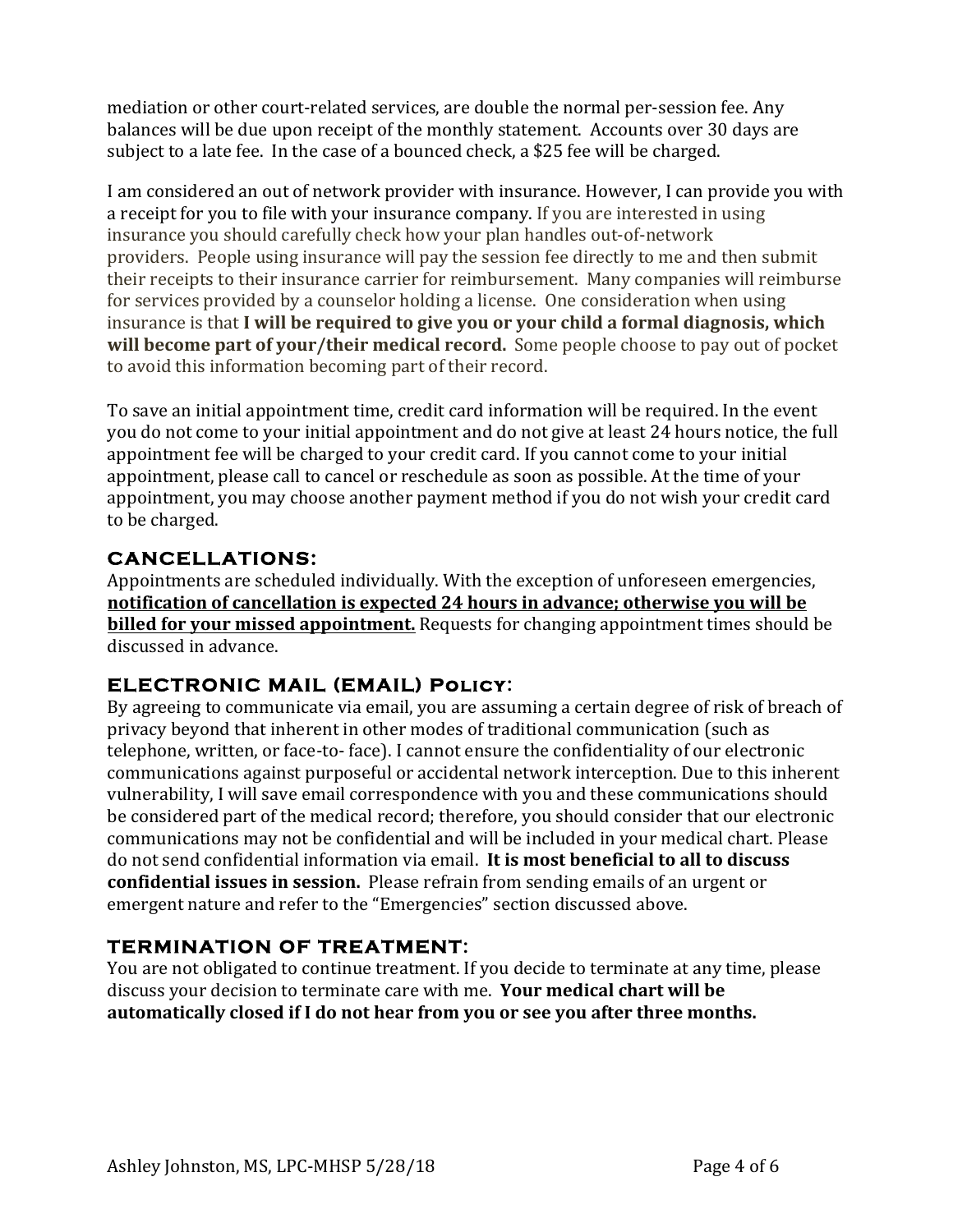# **CONSENT TO TREATMENT AND PATIENT/GUARANTOR PAYMENT RESPONSIBILITY:**

#### *(PLEASE PRINT THIS PAGE, SIGN, AND GIVE TO ASHLEY DURING THE INTAKE SESSION)*

I have read the policies listed above and I understand and agree to them. I agree to be treated by Ashley Johnston, MS, LPC-MHSP and when necessary, any provider covering in her absence. I agree that I am responsible for all charges for services rendered and I agree to adhere to the payment policies.

I hereby authorize my individual provider to release to my insurance company any and all information they may require concerning patient care.

Your signature below indicates that you have read this Agreement (including the section regarding patient payment), have received the New Patient Notification of Privacy Rights (located on her website, www.ashleyjohnstonlpc.com), and agree to the terms of both.

| <b>Patient</b> (print)                           | <b>Signature</b> | <b>Date</b> |
|--------------------------------------------------|------------------|-------------|
| IF PATIENT IS A MINOR:                           |                  |             |
| Parent / Legal Guardian (print)                  | Signature        | Date        |
| IF OTHER PERSONS ARE PARTICIPATING IN TREATMENT: |                  |             |
| Participating Spouse, Child, etc. (print)        | Signature        | Date        |
| Participating Spouse, Child, etc. (print)        | Signature        | Date        |